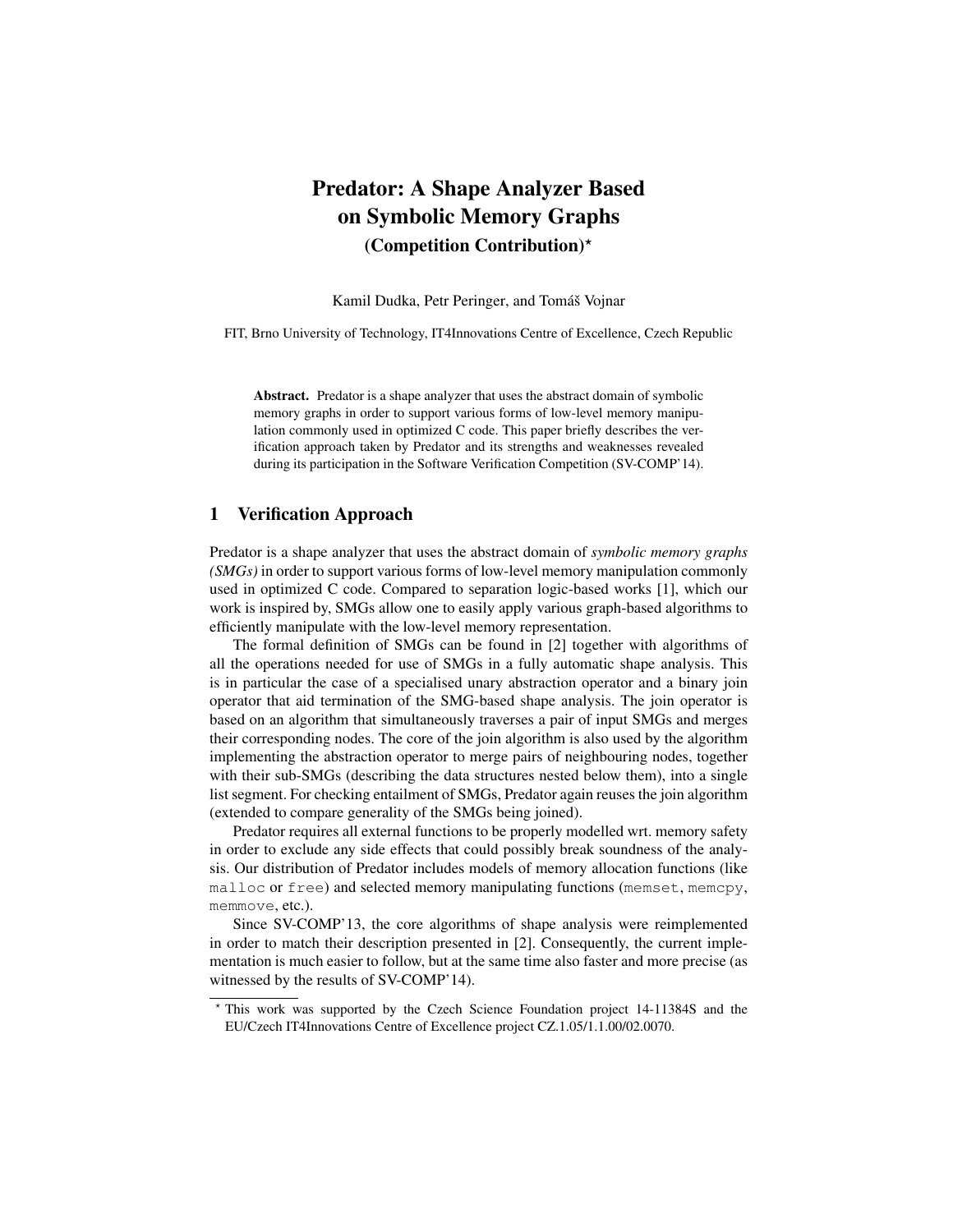### 2 Software Architecture

Predator is implemented as a GCC (GNU Compiler Collection) plug-in, which makes the tool easy to use without a need to manually preprocess the source code. GCC as an industrial-strength compiler takes care of parsing the C code into an intermediate representation (known as GIMPLE). The input code is symbolically executed by Predator using the algorithms proposed in [2] with the aim to precisely interpret various lowlevel memory operations (such as pointer arithmetic, valid use of pointers with invalid targets, operations with memory blocks, or reinterpretation of the memory contents). Predator is written in C++ and requires Boost libraries, mainly to enable using legacy compilers for building it. The Predator GCC plug-in can be loaded into any GCC with a plug-in support up to GCC 4.8.2 (which was the latest release in 2013).

Compared to SV-COMP'13, Predator uses an improved algorithm for live variable analysis (based on a points-to analysis). The improved live variable analysis makes the shape analysis run five times faster in certain cases (e.g. the Merge-Sort algorithm case study from [2]).

#### 3 Strengths and Weaknesses

The main strength of Predator is its byte-precise representation of reachable memory configurations, which makes it possible to successfully verify certain low-level pointerintensive programs in the *MemorySafety* and *HeapManipulation* categories. The key design principle of Predator is soundness, which was again confirmed by reaching zero false negatives on the whole benchmark of SV-COMP'14. On the other hand, Predator does not check spuriousness of possible counterexamples for now, which caused numerous false positives (and consequently a significant loss of score). Since SV-COMP'13, the *MemorySafety* category has been extended by case studies that cause problems to Predator either by operating on data structures not covered by the current abstraction algorithm (trees and skip lists), or by the requirement to track non-pointer data along with the shapes of data structures (for example, tracking the length of lists). Compared to the SV-COMP'13 version, Predator now finally achieved the full score in the *ProductLines* subcategory. Moreover, the correct results were now delivered five times faster than the partially correct results in this (sub)category last year.

Results in the *ControlFlowInteger BitVectors* categories still suffer from a high ratio of false positives caused mainly by a too coarse analysis of integers. Due to undefined external functions, Predator was not able to analyze many test cases in the *DeviceDrivers64* and *Concurrency* categories.

#### 4 Tool Setup and Configuration

The source code of the Predator release<sup>1</sup> used in the competition can be downloaded from the project web page. The file README-SVCOMP-2014 included in the archive

<sup>1</sup> http://www.fit.vutbr.cz/research/groups/verifit/tools/predator/ download/predator-2013-10-30-d1bd405.tar.gz